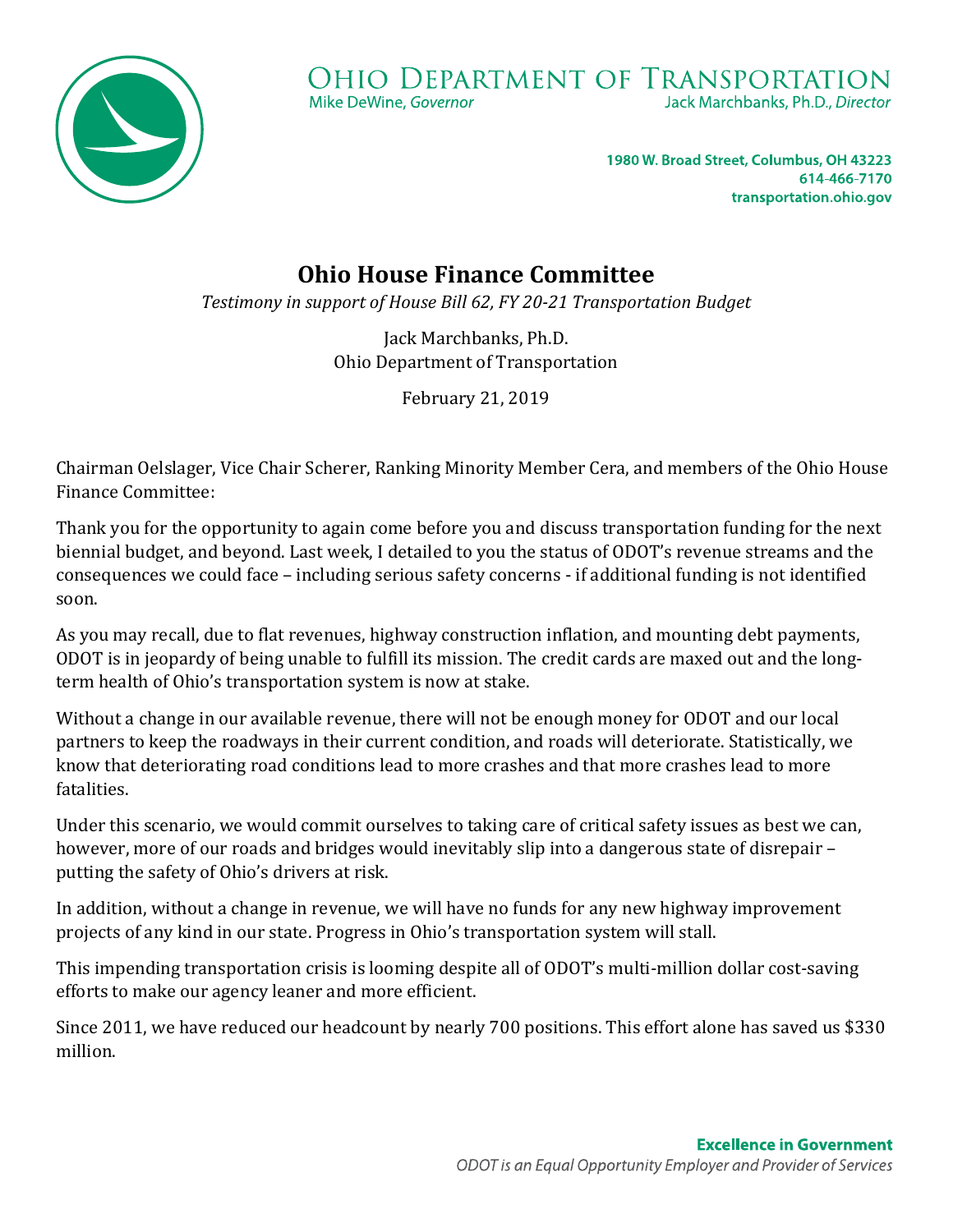We have cut our equipment costs. We have changed the way we service our equipment and have standardized it across the state. We have changed the way we buy and resell equipment to get a maximum resale price. We have downsized our fleet of trucks to reduce maintenance costs. We have scrutinized contracts to ensure we are getting the best deals possible. We have automated processes.

These efforts, combined with our staff reductions, have helped us save more than \$400 million in operations costs since 2011. That is money we were able to reinvest in maintaining our roads and bridges.

Starting in 2015, ODOT implemented Transportation Asset Management Plan. This project, recognized as being one of the premiere programs of its kind in the nation, allows us to analyze a number of factors – from traffic and growth rates, to project history, to degradation models of pavement and bridges – in order to make data-driven maintenance and preservation decisions that ensure we make the best use of our dollars by doing the right treatments at the right time.

Since 2015, we have saved nearly \$300 million through our asset management efforts, and we will continue to see additional cost savings each year moving forward. Since full implementation, we have been able to preserve and maintain roughly 1,700 more lane miles per year for the same cost.

In the last few years, we have also looked to technology to help us become more efficient. We are using software to help us analyze our snow plow routes so we can be more efficient. In the past, our routes were strictly limited to county borders because our crews were told for years they are only responsible for their county. That's not a smart way for a statewide organization to operate. Now, we are operating with transparent boarders to ensure our routes make the most sense, so we can to treat our highways faster and better regardless of where the county line is.

We are also equipping every plow truck in our fleet with a GPS unit and camera. Our managers can get a live stream from each truck and monitor, in real-time, the roadway conditions on each route. This allows us to make better decisions (with real-time information) about how and where we should direct our highway treatments.

We began construction last year on our SmartLane, a project that will open the existing roadway shoulder on I-670 eastbound for vehicles during the evening rush hour to help relieve congestion. Utilizing the existing shoulder helps us save millions over the cost of building a new lane to address that problem. This is our first project like this in the state. If it is successful, we will continue to look at other opportunities to do the same.

We are innovating. We are using unmanned aircraft, or drones, to help us with surveying and inspections. We are upgrading signals to better manage congestion. We are upgrading software to better collect and utilize data about our pavements and bridges so we can make wiser long-term decisions about when and where projects are needed.

But, again, despite all these cost-saving efforts – despite the hundreds of millions of dollars ODOT has saved – it is still not enough to adequately maintain Ohio's network of roads and bridges.

Shortly after taking office, Governor DeWine pulled together a group of experts to study this fiscal cliff and look at options to overcome this impending crisis.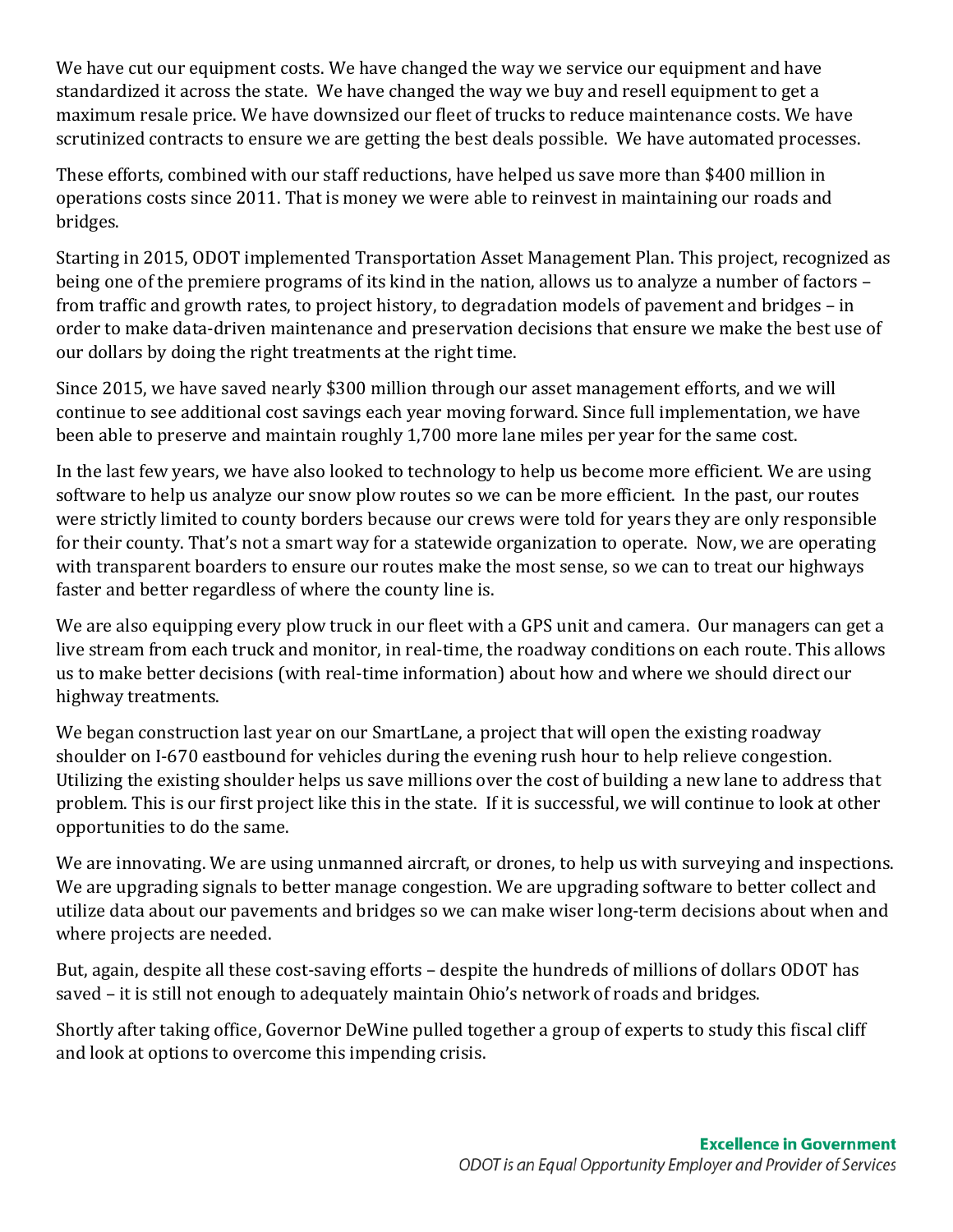Members of this committee had a full consensus on only one of those options: raising the Motor Vehicle Fuel Tax to put Ohio's tax in line with many of our neighboring states.

## **FY 20-21 Transportation Budget Proposal**

Today, we are introducing our executive budget proposal that will address the concerns I presented to you last week by raising the Ohio Motor Fuel tax by \$0.18 beginning July 1. At the beginning of each fiscal year thereafter, the rate would increase in accordance with increases in the Consumer price index to ensure, moving forward, that ODOT and its local transportation partners have what they need to keep our roadways safe for Ohio drivers and keep our economy moving. The indexing is crucial to ensuring we are not here again in four or six years giving the same presentation about deteriorating road conditions and safety hazards.

The revenue raised in the first year equates to roughly \$1.2 billion and will be split between ODOT and local governments. ODOT receives roughly 60% of that funding and local governments get about 40%. Per a constitutional restriction, this money can only be used for purposes related to the construction, reconstruction, maintenance, and repair of public highways and bridges.

In fiscal year 2020, this proposal will provide ODOT with \$750 million additional dollars in revenue to pave roads, fix guardrails, fill potholes, clear snow and ice, maintain bridges, and most importantly, improve safety It will allow us to continue our schedule of maintenance work so we can provide correct the treatments to our roads and bridges at the right time to ensure they are in good working order. We'll be able to fix dangerous intersections in places like Belmont County at State Route 147 and State Route 800, Licking County at State Route 37 and US Route 62, and Preble County at State Route 177 and County Road 30. These are the top three dangerous intersections in Ohio, and under this proposal we will be able to do something to make them safer.

It will also provide local governments with a significant increase in the funding. All 88 counties will get an extra \$1.6 million to fix county roads and bridges and keep their drivers safe. Cities, villages and townships will also see a significant increase under this proposal. ODOT historically gives an additional \$350 million to local governments, on top of their share of the motor vehicle fuel tax, through programs designed to help them address critical issues and improve safety. These programs were slated for reductions beginning next year due to our revenue restrictions, but under this proposal we will be able to restore funding to those crucial programs.

This proposal will also allow us to restore funding to our major new project program to ensure we continue to make timely progress on address critical congestion issues in our major highways. Funding for new projects was originally slated to be reduced to zero beginning July 1. However, this proposal will allow us to fund approximately \$250 million each year in new highway improvement projects. With this funding, we will be able to move forward on important projects around the state such as I-70/71 here in Columbus, I-75 in Cincinnati, widening US-35 in Dayton, and improving the innerbelt in Cleveland.

We understand asking Ohioans to pay higher fees for their use of our roadways is no small task, and we take this request seriously. Please know that the men and women of ODOT understand our responsibility to be thoughtful with taxpayer dollars.

Given that our current state motor vehicle fuel tax is \$0.28, we understand an additional \$0.18 increase will sound high, but let me put that into perspective for you. If you drive 13,000 miles per year (roughly